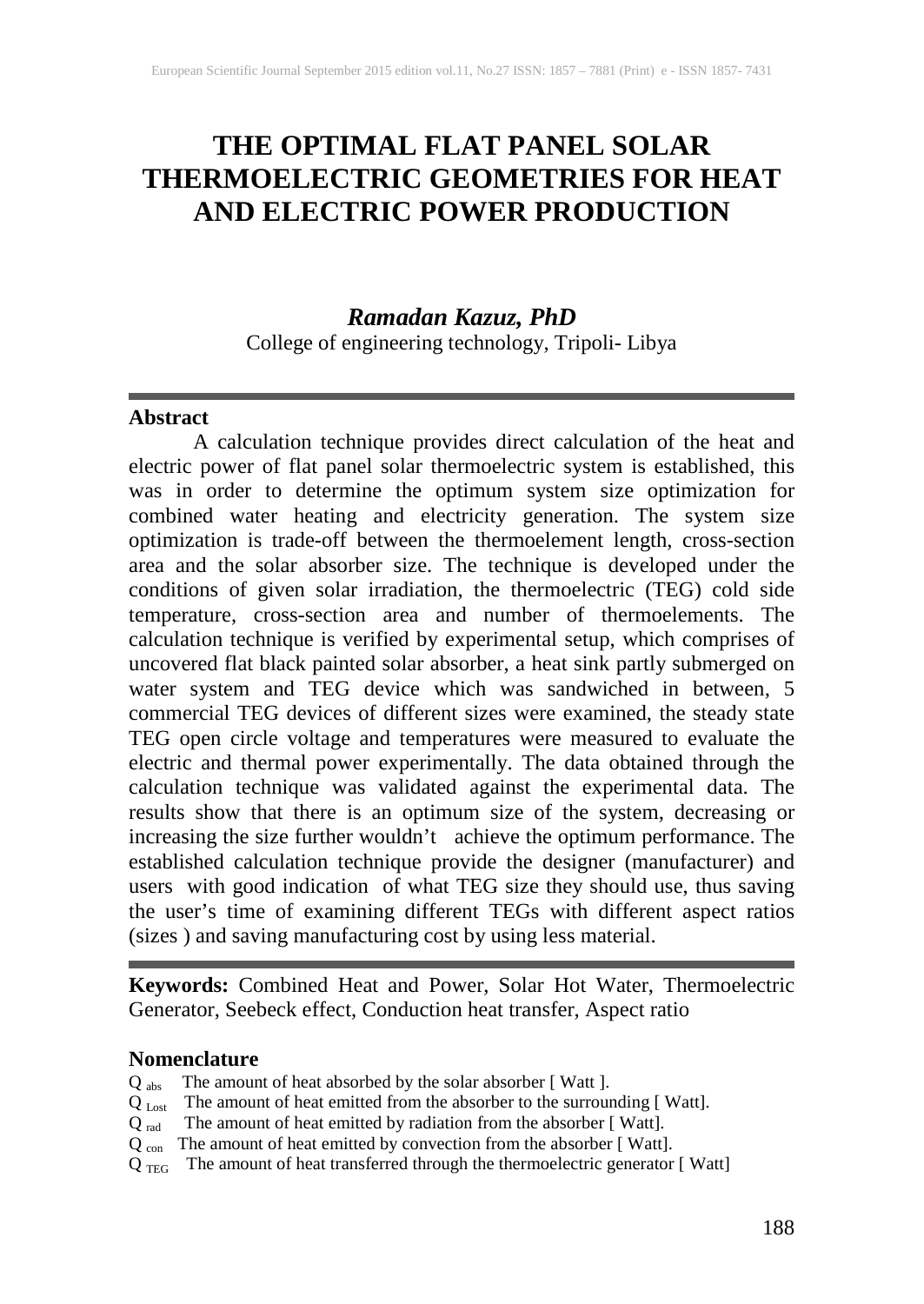- $Cp$  Copper specific heat [  $J.Kg^{-1}.K^{-1}$ ]
- $A_c$  The absorber area [ m<sup>2</sup> ].
- $\sigma$  **Steven and Boltzmann, Constant [ W.m<sup>-2</sup>.K<sup>4</sup> ]**
- ε Absorber emissivity
- $T_h$  Absorber and TEG temperature<br> $T_c$  Cold side temperature of TEG
- Cold side temperature of TEG
- $T_a$  Ambient temperature [room temperature]
- Convection coefficient
- TEG Thermoelectric generator
- $A_{\text{TEG}}$  TEG area [m<sup>2</sup>]
- L Thermoelement length [m ]
- K Thermal conductivity of TEG material [ $Wm<sup>-2</sup>$ .K<sup>-1</sup>]
- N Number of the thermo element in TEG
- α Seebeck coefficient
- ρ Electrical resistivity of the TEG material
- lc Length of contacts layers [1mm]
- r Resistivity ratio
- n Conductivity ratio
- R The TEG internal resistance value
- V The voltage drops cross TEG

## **Introduction**

Combined heat and power (CHP) is to generate heat and electric power from one system. CHP systems offer significant contribution to pollutant emissions reduction in addition to energy saving and high performances compared with the system in separate production (Ferreira et al., 2012). Recently, interest in CHP production based on solar system, especially for domestic application, has been expanded (Pearce, 2009). Generally, there are two different approaches for generating hot water and electricity based on roof top solar system; to benefit from photoelectric or Seebeck effect, by adding photovoltaic cell (PV) or Thermoelectric Generator (TEG) to solar hot water system, called either Solar Photovoltaic/Thermal (PV/T) or Solar thermoelectric (STEG).

Although CHP systems based on STEG technology are not widely commercialised, PV/T system is available (Herrando et al., 2014). Despite the fact that PV/T system has some advantages such as increasing the overall system efficiency, where the heat wasted from PV cells can be used to heat the water (Pearce, 2009), it also has few disadvantages. The key issue with this system is that it only works during day light (under appearance of the sun only) and the operation temperature needs to be kept at lower than 50ºC. This due to the fact that the efficiency of PV cells decreases with increasing temperature (Mahtani et al., 2007). Such limitation may affect the hot water to reach the hygienic temperature (Watts, 2000), and consequently, a deployment photovoltaic in hot climate countries can tremendously decrease the system efficiency. While the later disadvantage is one of the advantages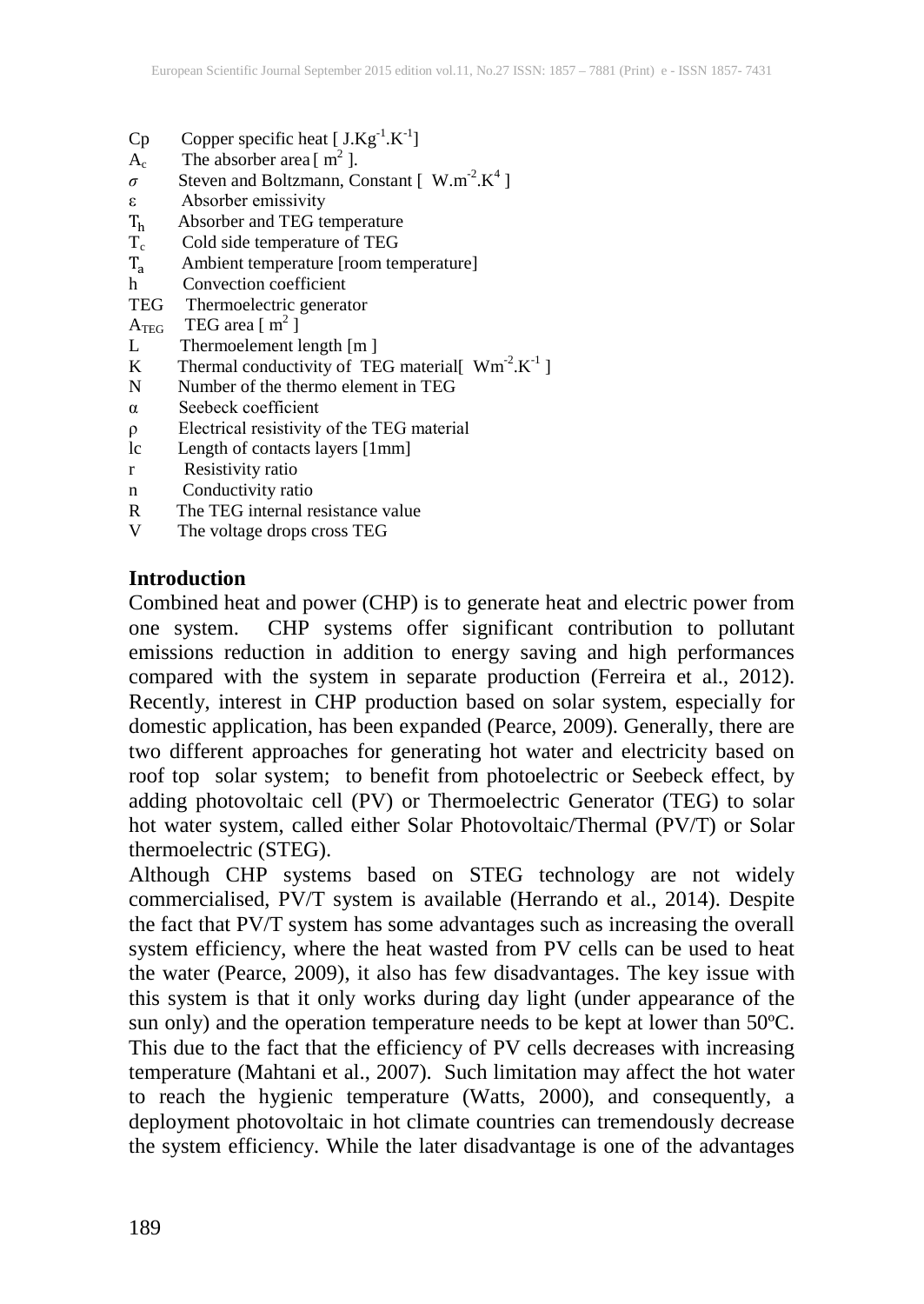of the solar thermoelectric (STEG) system, as the higher temperature is the better TEG performance, which indicate that it preforms even better in country with hot climate, even more, STEG system benefits of simple constructed, easy to control, easy to replace, high reliability, less maintenance, longer life operation, and the main advantage it does not depend on sunlight. Furthermore, the efficiency has the potential to be improved dramatically by using more efficient TEG material (Fleurial, 1999). Recent publications show that the electric conversion efficiency of STEG system increased to up to 5% instead of 2% previously recorded (Arturo et al., 2013; Kramer et al., 2011). The objective of this study is to investigate the optimal STEG size optimization based on flat panel system to achieve the maximum heat and electric power output.

## **Experiment system description**

A module representing small scale solar thermoelectric system based on flat panel has been designed and constructed as shown in Fig. 1, aiming to evaluate the heat and electric power generated by the system, this by measuring the system temperatures  $(T_h, T_c \text{ and } T_w$ ) as well as the TEG voltage output at open circuit condition. The system consists of halogen lamp as solar source, a copper plate as solar absorber, heat exchanger immersed in water container, and TEG sandwiched between the heat absorber and the heat exchanger. The solar absorber measuring 0.13m x 0.13m x 0.001 m, was painted black at the top surface, high temperature black matt paint (pnm type) was used. A channel was machined on the back side of the absorber to accommodate a k-type thermocouple for measuring the temperature of the absorber, which also the hot side of the TEG  $(T_h)$ . Another thermocouple is placed on a groove on the top of the aluminium heat exchanger in order to measure the TEG cold side temperature  $(T_c)$ . The heat exchanger is submerged into 450 ml of water in plastic container, magnetic stirrer was used to improve the water heat transfer, and the temperature of the water  $(T_w)$  was measured by another thermocouple placed into the water. Due to the stability of the light radiation of the incident on the absorber, a halogen lamp with light intensity of 1.7 kw/m2 was employed, since that halogen provides better approximation to the solar spectrum than their tungsten counterparts (Riffat and Mayere, 2012). The halogen lamp is placed 7.5 cm above the surface of the solar absorber.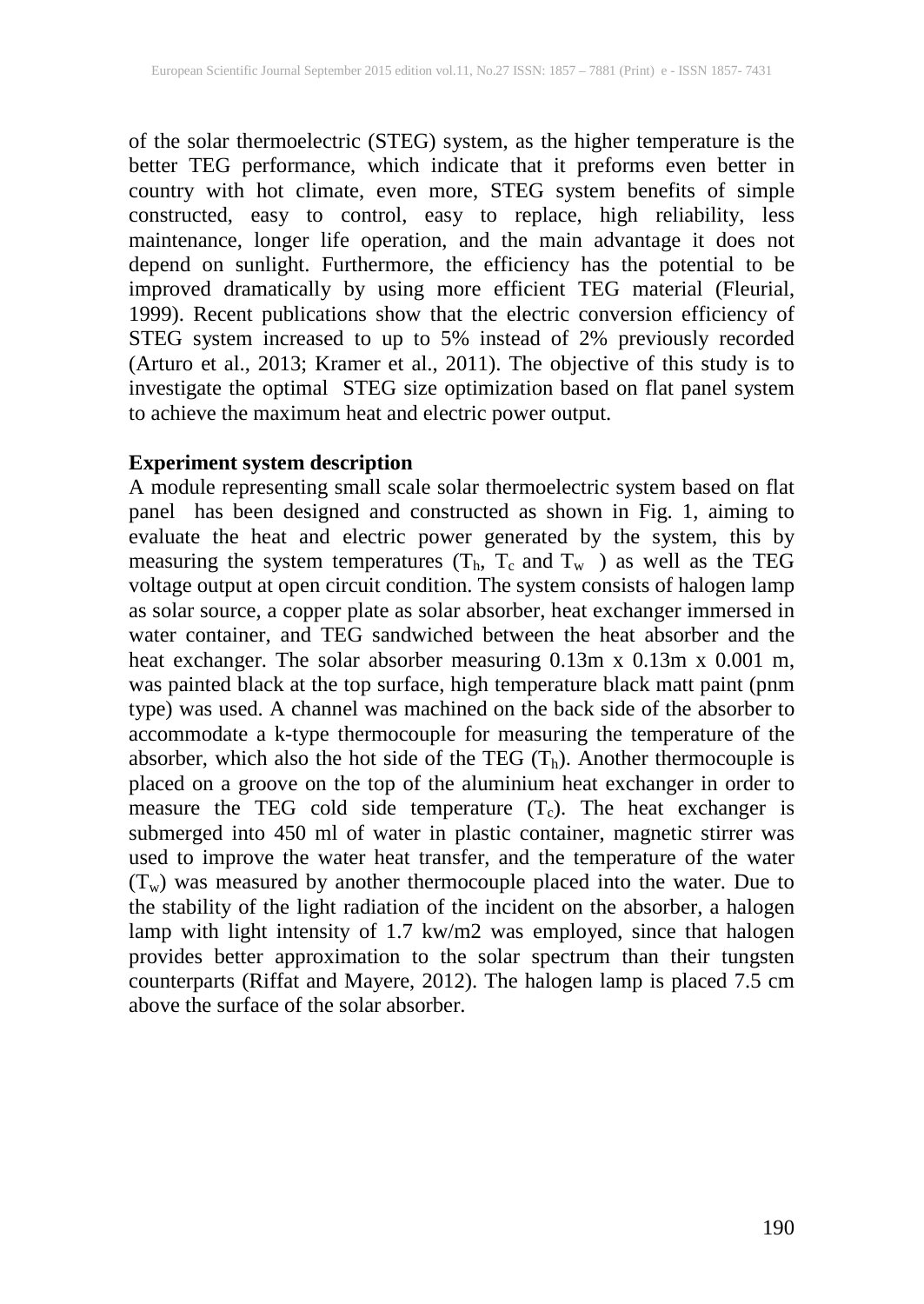

Figure. 1. System design and construction



Figure. 1. Schematic diagram of the energy flow of the system shown in Fig. 1.

Five commercial TEG with different geometries and sizes (Table 1) were studied.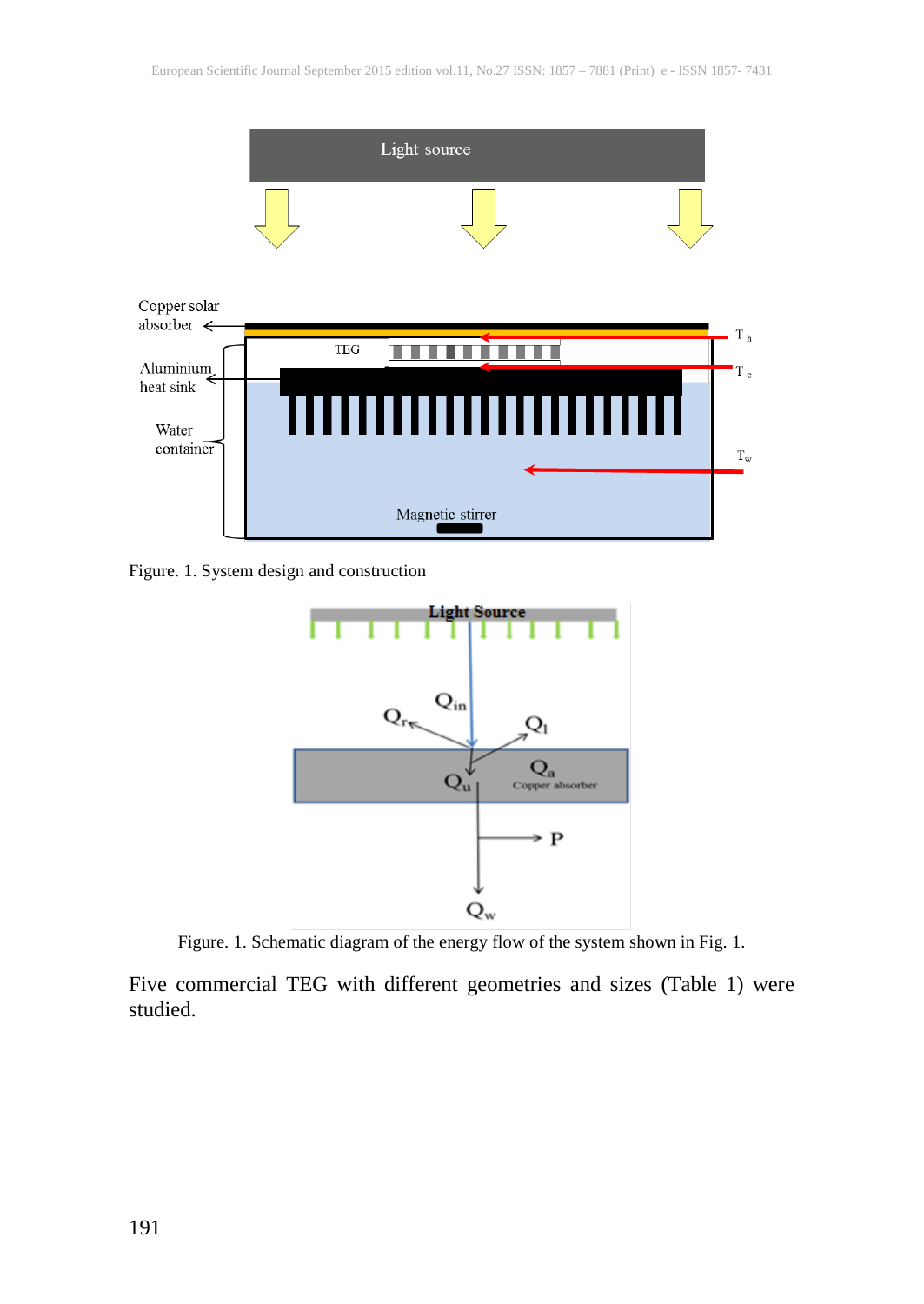| Sample   | N   | A                    | L                    | Module Size | $\mathbb{R}$ |
|----------|-----|----------------------|----------------------|-------------|--------------|
| ID       |     | (m <sup>2</sup> )    | (m)                  | (Ax2N)/L(m) | $(\Omega)$   |
| Sample 1 | 72  | $1.6x10^{-6}$        | $1.7x10^{-3}$        | 0.136       | 1.8          |
| Sample 2 | 127 | $1x10^{-6}$          | $1.5 \times 10^{-3}$ | 0.169       | 6.5          |
| Sample 3 | 127 | $2x10^{-6}$          | $1.7\times10^{-3}$   | 0.299       | 3.5          |
| Sample 4 | 127 | $7.6x10^{-6}$        | $3.6 \times 10^{-3}$ | 0.536       | 1.6          |
| Sample 5 | 48  | $1.7 \times 10^{-5}$ | $2.4 \times 10^{-3}$ | 0.680       | 0.2          |

Table1:The TEG modules geometries

#### **Mathematical analysis**

As shown in Fig. 1 and 2, when the system expose to the radiation of the light source  $(Q_{in})$ , some of this radiation is reflected back from the top surface of the absorber  $(Q_r)$ , and the remaining is received and converted into heat by the absorber  $(Q_a)$ ,

$$
Q_{in}=Q_r+Q_l\qquad \qquad (1)
$$

The TEG is operated by the heat flow by  $Q_a$ , and when the proposed system reaches the heat equilibrium condition,  $Q_a$  is equal to its heat lost from the absorber  $(Q_1)$  in addition to the heat transferred through the  $TEG(O<sub>TEG</sub>)$ :

$$
Q_a = Q_l + Q_{TEG} \tag{2}
$$

 $Q_l$  is mainly due to the convection ( $Q_{\text{conv}}$ ) and radiation ( $Q_{\text{rad}}$ ) effects, and therefore the total heat lost can be considered as:

$$
Q_l = Q_{rad} + Q_{conv}
$$
  
 
$$
Q_l = [h A_c (T_h - T_a)] + [\varepsilon \sigma A_c (T_h^4 - T_a^4)]
$$
 (3)

Where  $T_h$  is the measured absorber temperature,  $A_c$  is the measured absorber area, and  $T_a$  is the room temperature. While Stefan Boltzmann constant  $(\sigma)$ , the convection coefficient (h) and the absorber's emissivity  $(\varepsilon)$  were obtained from the literature (Fan and Akbarzadeh 2011; Nellis and Klein 2008). The amount of heat lost from the absorber was obtained through equation 3.The system thermal power can be obtained by finding Q *TEG*, by assuming that there is no heat lost, and all heat transferred though TEG  $(Q_{TEG})$  is totally absorbed by water (Q<sub>W</sub>), by other mean  $Q_W \approx Q_{TEG}$ .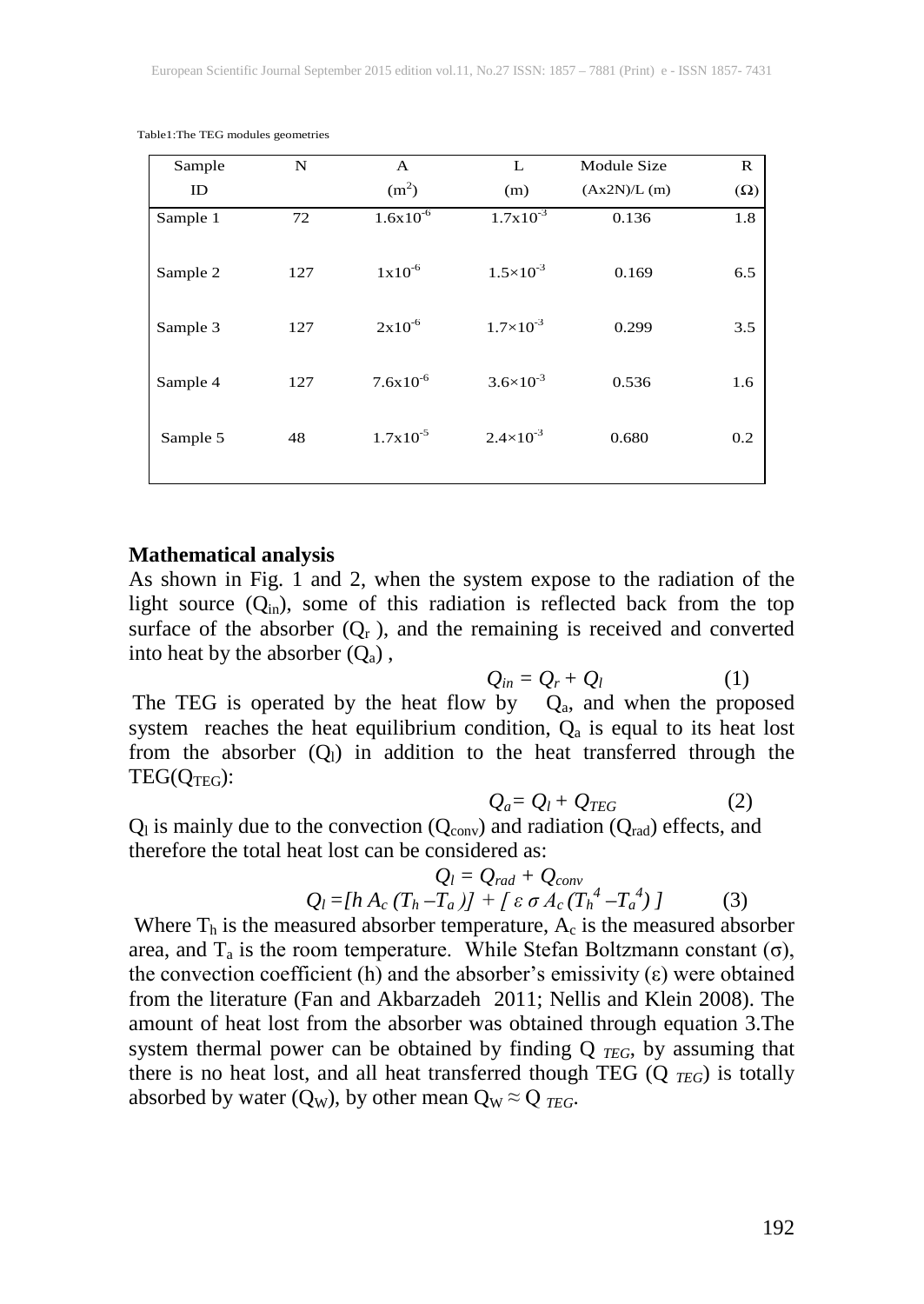Heat transferred through the TEG is mainly due to the conduction effect, and then the heat power production of the system can be determined by using Fourier law:

$$
Q_{TEG} = \frac{\text{KA}_{TEG}(T_h - T_c)}{\text{L}}
$$
(4)

Then heat transfer formula through the system at the steady state will be the combination between equation 2, 3 and 4, as follows:

$$
Q_{\rm abs} = h A_{\rm c} (T_{\rm h} - T_{\rm a}) + \varepsilon \sigma A_{\rm c} (T_{\rm h}^4 - T_{\rm a}^4) + \frac{\rm K A_{\rm TEG} (T_{\rm h} - T_{\rm c})}{L} \tag{5}
$$

Theoretically, to determine the best TEG geometry, where the optimum heat and electric power output can be obtained, different TEG length values investigated, based on equation 5, and at condition where the value of  $Q_{\text{abs}}$ and  $A_{TEG}$  are given as constant, each length value given will have its corresponded ∆T. As TEG ∆T is established for every given TEG length, the electric power can be calculated by using the following equation (Min, 2010):

$$
P = \frac{N\alpha^2 A \Delta T^2}{2\rho (n+L)(1+\frac{2rLc}{L})^2}
$$
 (6)

All the parameters and values used in equation 6, excluding N, A, L and  $\Delta T$ are obtained from the literature (Min, 2010). The  $\alpha$  is the TEG material seebeck coefficient with a value of  $=200\mu\text{V/k}$ ,  $\rho$  is the electrical resistivity with a value of  $1\times10^{-5}(\Omega,m)$ , Lc is the length of the TEG contacts layers with a value of 1mm, r is the electrical resistivity ratio with a value of 0.2, n is the thermal conductivity ratio with a value of 0.1mm, and N represents the TEG thermo element numbers.

The results of the temperature difference and the electric power obtained by theory were compared with the measured results obtained by experiments using the same system conditions (geometries), in order to validate the theatrical technique. In order to measure the maximum electrical power, the open circuit voltage and the TEG internal resistance were measured, and the electric power was determined by the following equation which obtained from the literature (Min, 2010):

$$
P = \frac{V^2}{4R} \tag{7}
$$

## **Results and discussion**

The heat and electric power of the system is largely reliant on the TEG  $\Delta T$ , and its sizes (geometries). The approach of the proposed technique is to estimate the TEG ∆T at different sizes, under the condition that the input heat remains constant for all sizes (equation 5). The ∆T of 5 flat panel solar TEG systems, with different sizes, have been experimentally measured and theoretically calculated in order to obtain the measured and the calculated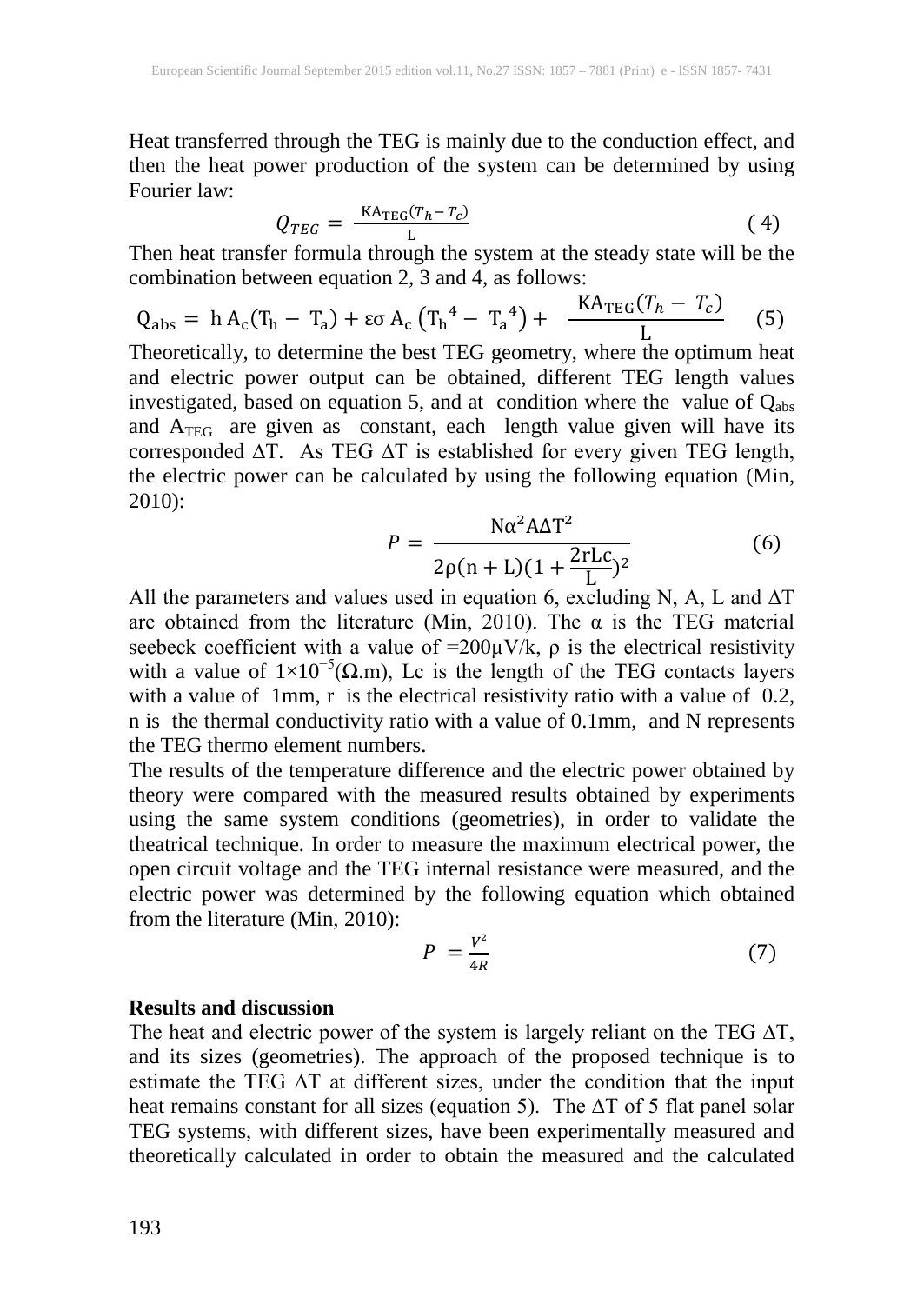heat and power for each system. The results of TEG ∆T as function of the module size in both methods at the steady state condition are compared, and shown in Fig. 3.



Figure. 3. Comparing the ∆T experimentally and thematically obtained by the developed technique.

Comparing the ∆T gained by the different approaches shows a good agreement. The maximum deviation between the two methods was around 16%, occurring at the system with the smallest size (module with size of 0.132). These results indicate that the calculation technique to predict ∆T is effective; consequently, the results are applied to calculate the heat and electric power. The results of the measured and calculated heat and electrical power were also compared to each other, and both results as function of the module size are shown in fig 4 and 5.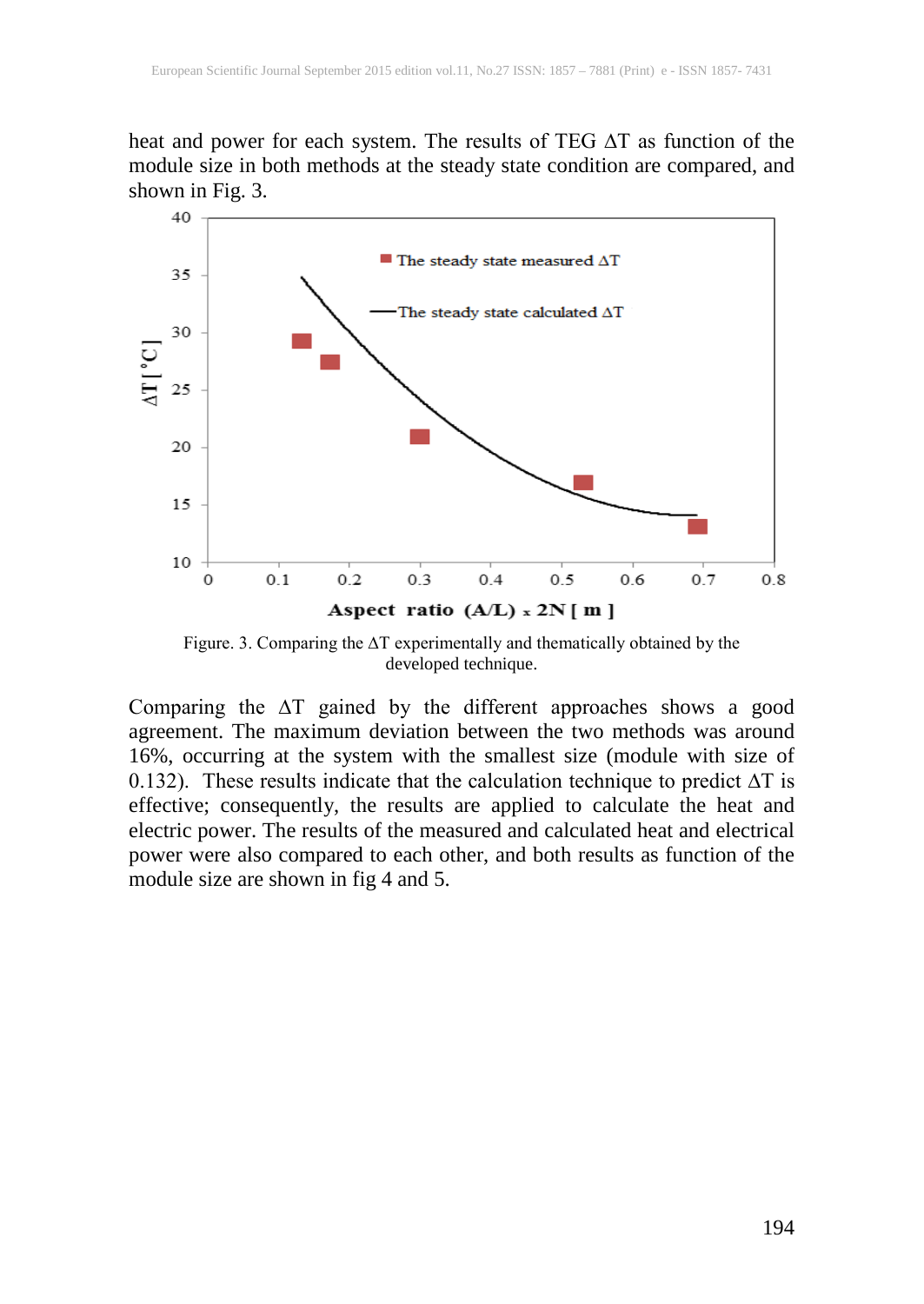

Figure 4. The measured and calculated results of the electric power as function of the TEG aspect ratio.



Figure 5. The measured and the calculated results of the heat power as function of the aspect ratio.

Comparison between the results gathered by experiment and by calculation based on the calculated ∆T was carried out. The results of both methods on heat power based on the steady state  $(Q_{TEG})$  shows variation of less than 10%, while maximum variation between the results of the electric power in the two methods was around 20 %, which recorded at the smaller module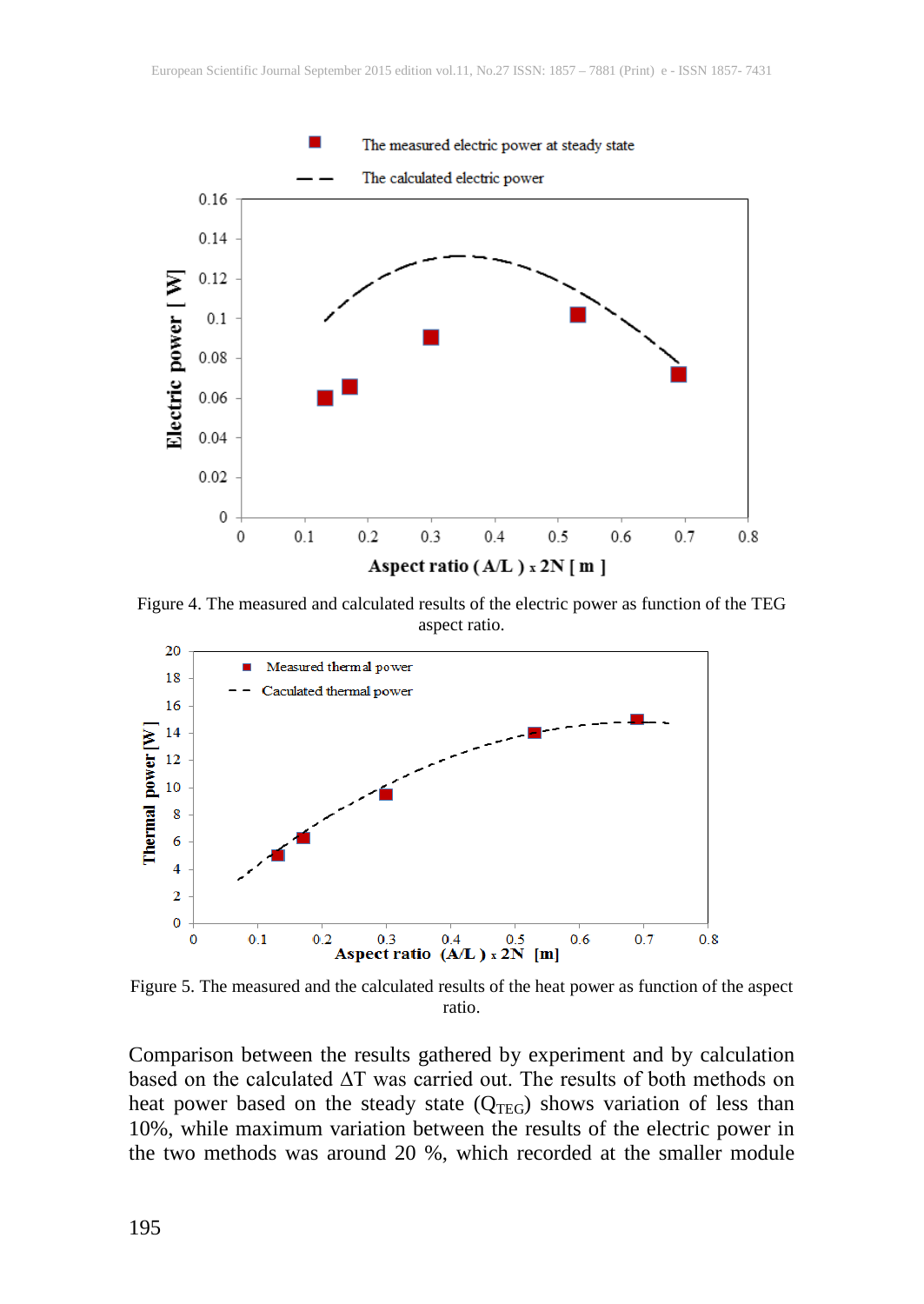size. Fig. 4 and 5 show that the optimal heat and electric power value resulted by calculation and the measured are matched, module with geometries (size) of 0.53 achieved the best results among the remaining geometries investigated, indicating that there is a certain geometries where the maximum heat and electric power could be obtained. These findings agreed with previous studies, which concluded that the optimal power can be achieved when the right TEG geometry is applied (Rowe and Min, 1996; Omer and Infield, 1997). It is evident from the Fourier law that the TEG size and ∆T have significant effect on heat production. In principle, an increase of the TEG length will decrease the heat flow and electric power output for a given temperature difference cross TEG and its area. Previous studies have shown that an increase in the TEG length will increase the electric power output to reach its maximum at certain length value, and then the electric power output starts to decrease when increasing the length further for given TEG ∆T and area (Rowe and Min, 1996; Omer and Infield, 1997; He et al., 2011; Du et al., 2011). In fact by increasing the TEG length, ∆T will not be constant when the input heat and TEG area considerable unchanged (Equation 5), and therefore, ∆T has to be estimated based on TEG size change.

## **Conclusion**

Calculation procedure verified by experiments to find out the optimal STEG size optimization, which generate the best value of heat and electric power, has been presented. The calculation technique was verified by comparing the estimated results to the measured results which obtained by experimental procedure, which examine 5 different commercial TEG sizes and both results shows good agreement. The established technique calculating the electric and heat power as function of TEG geometries  $(\frac{A}{L})$  at its corresponded  $\Delta T$ . The ∆T is changed along with the TEG size change, the estimated ∆T is compared to the measured ∆T at same condition and it shows good agreement. Consequently, the heat and electric power between calculated and measured methods are compared too and results shows good agreement.

## **Acknowledgement**

I would like to thank Dr Gao Min, Dr John Bomphrey and all of the team member's of the mechanical workshop at Cardiff school of engineering for their advices and assistance.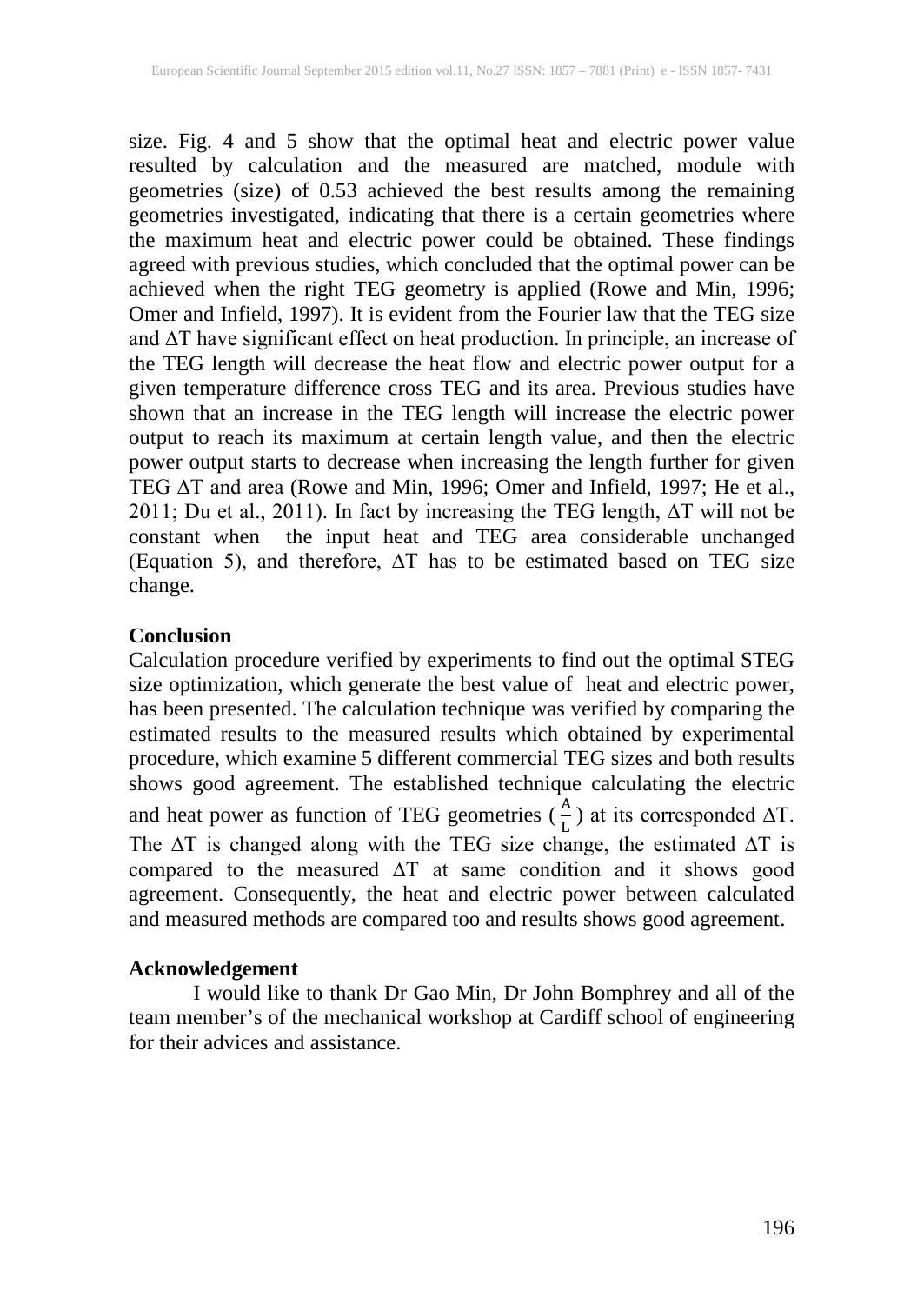## **References:**

D.M. Rowe and G.Min.1996Design theory of thermoelectric modules for electrical power generation," IEE Proceedings - Science, Measurement and Technology, vol. 143, no. 6, p. 351, 1996.

Daniel Kraemer,Bed Poudel, Hsien-Ping Feng, J. Christopher Caylor, Bo Yu, Xiao Yan, Yi Ma,Xiaowei Wang,Dezhi Wang,Andrew Muto,Kenneth McEnaney, Matteo Chiesa, Zhifeng Ren and Gang Chen .2011. Highperformance flat-panel solar thermoelectric generators with high thermal concentration. Nat Mater 2011; 10:532-538.

Edgar Arturo ,Chávez Urbiola and Yuri Vorobiev -Investigation of Solar Hybrid Electric/Thermal System with Radiation Concentrator and Thermoelectric Generator- International Journal of PhotoenergyVolume 2013 (2013), Article ID 704087, 7 pageshttp://dx.doi.org/10.1155/2013/704087.

Gao Min. 2010. Thermoelectric energy harvesting, Energy Harvesting for Autonomous Systems, (2010) 135-157 ISBN 978156937185.

Gareth Watts. 2000. Legionnaires disease: An Overview. Environews Issue<br>No. 20 – Winter 2011/12 available online at No. 20 – Winter 2011/12. available online at . [http://www.saudiaramco.com/content/dam/Publications/Environews/Environ](http://www.saudiaramco.com/content/dam/Publications/Environews/Environews%20Winter%202011/Legionnaires_Disease.pdf) [ews%20Winter%202011/Legionnaires\\_Disease.pdf.](http://www.saudiaramco.com/content/dam/Publications/Environews/Environews%20Winter%202011/Legionnaires_Disease.pdf) Accessed on 22/09/2013.

Gregory Nellis and Sanford Klein. 2008, Heat Transfer book, chapter 10,Example 10.4-1: Absorptive and Emissivity of a Solar Selective Surface, page 1013, Cambridge University Press – 9780521881074.

Hongnan Fan, Randeep Singh and Aliakbar Akbarzadeh.2011. Electric Power Generation from Thermoelectric Cells Using a Solar Dish Concentrator.Journal of Electronic Materials, vol. 40, no. 5, pp. 1311-1320, Apr. 2011.

Fleurial.J, Snyder. G, Herman. J, Smart and and Shakkottai. P. 1999 .Miniaturized Thermoelectric Power Sources. SAE Technical Paper 1999- 01-2569, 1999, doi:10.4271/1999-01-2569.

Joshua Pearce.2009. Expanding Photovoltaic Penetration with Residential Distributed Generation from Hybrid Solar Photovoltaic Combined Heat and Power Systems. Energy 34, pp. 1947-1954.

María. Herrando,Christos. N. Markides, and Klaus Hellgardt,. 2014. A UKbased assessment of hybrid PV and solar-thermal systems for domestic heating and power: System performance. Applied Energy. Volume 122, 1 June 2014, Pages 288–309.

Pratish Mahtani, NP Kherani, S Zukotynski .2007. The use of amorphous silicon in fabricating a photovoltaic-thermal system. Buildings conference 2nd Canadian solar 1–4 (2007).